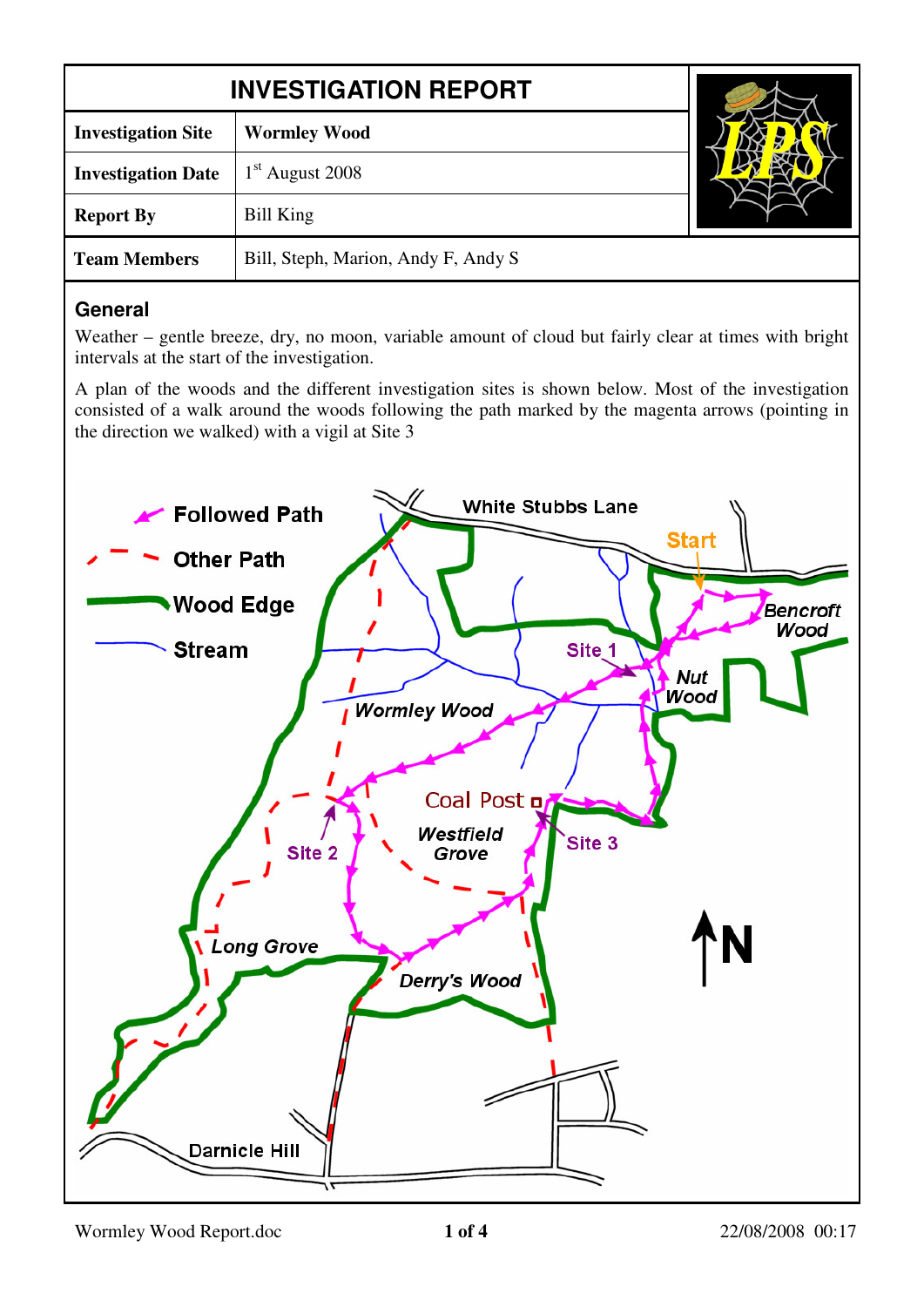## **INVESTIGATION REPORT**

| <b>Investigation Site</b>                   | <b>Wormley Wood</b> |
|---------------------------------------------|---------------------|
| <b>Investigation Date</b>   1st August 2008 |                     |



### **Investigation**

- 20:34 When walking through Bencroft Woods from the cars towards the pond, Steph has an uneasy feeling. She feels like something bad has happened in this area. The feeling disperses as she approaches the pond.
- 20:45 Steph has 'Pop Goes the Weasel' playing in her head as she walks towards the fenced bridge in the south side of Bencroft Wood.
- 21:11 Whilst jokingly trying to fake a ghost photograph at Site 1 using Steph she sees a figure on the path to the west-southwest. At the time she was walking up onto the path, from the tree with the
	- bench around it, at the location indicated by the blue star on the site drawing on the right. As she reaches the indicated point she looks up the path to the west-southwest and sees a man standing at the end of the path where it dips. The figure was about 75 metres away on the right-hand edge of the path and was dressed all in black and was of stocky build. He had a long black coat on. She noticed that he had a bald head and she paused for a second as she thought he was coming down the path towards where the team were but as she looked the figure seemed to be standing still and staring in their direction. After a few seconds Steph could not see him anymore.



Later investigation of the area of the sighting revealed a marker dedicating the woods on the right of the path to William Alexander Barrack, in almost exactly the position where the figure would have been.

- 21:16 Marion sees a red area to the north-northwest in the distance and another behind a nearby tree. Marion's position is shown on the Site 1 plan as the red star near the tree with the bench around it. The first red area was to the left of the tree across the path and on the skyline about 150 metres away and in the branches of the trees at that point. The red patch by the nearby tree was again the tree just the other side of the path and was about the size of a football.
- 21:18 We start an EMF test near the tree with the bench consisting of asking questions and looking for a response on an EMF meter. During the test there was a moderate level of sound coming from the southeast (a voice over a loudspeaker), a crowd cheering and some music.
- 21:20 I see a white dot which appeared to be on the steep slope down to the stream, on the far bank, and almost due east.
- 21:21 Andy gets an EMF spike.
- 21:22 Temperature measured by Bill, +14ºC.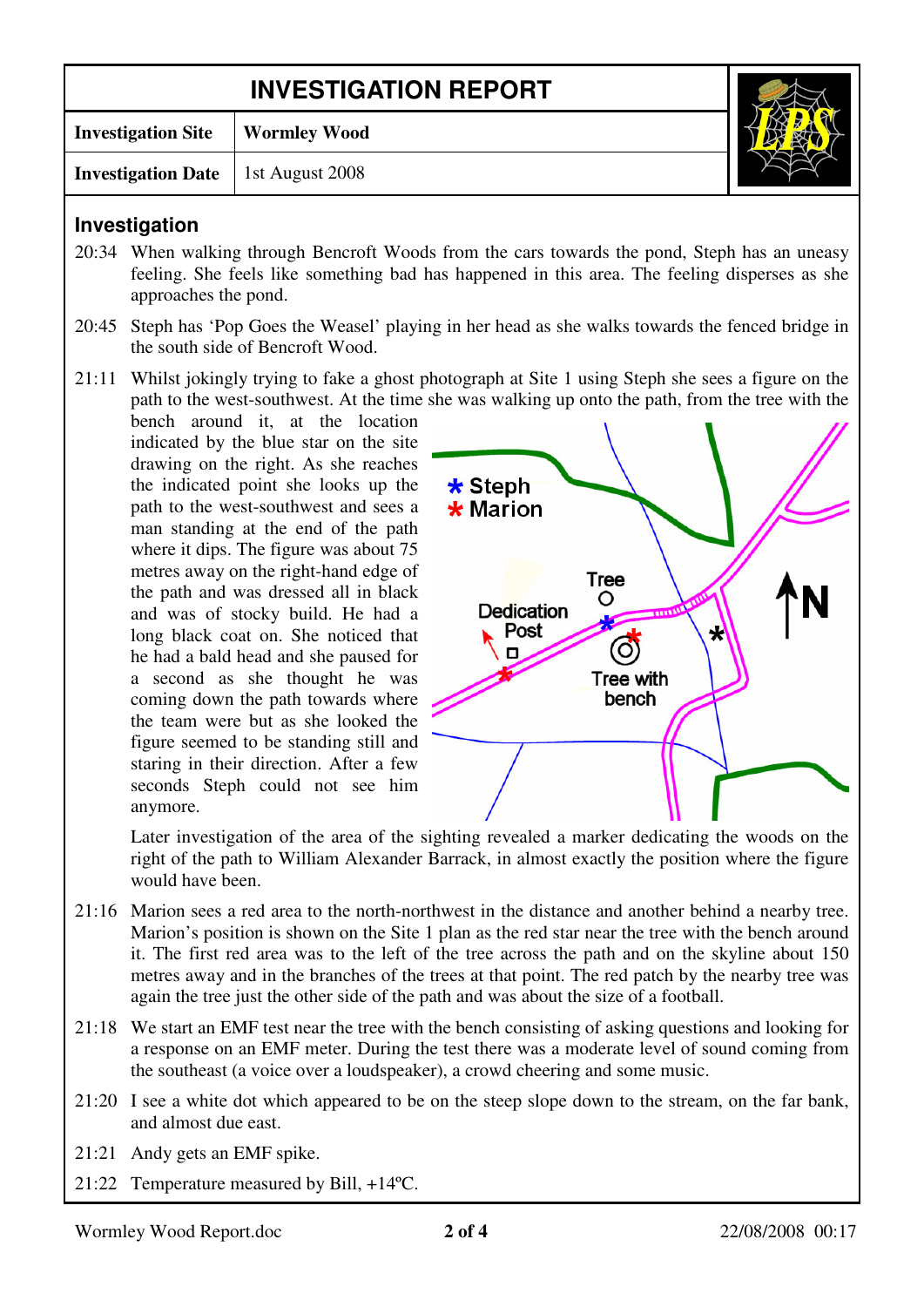# **INVESTIGATION REPORT**

| <b>Investigation Site</b>                   | <b>Wormley Wood</b> |
|---------------------------------------------|---------------------|
| <b>Investigation Date</b>   1st August 2008 |                     |



- 21:24 EMF test ends.
- 21:27 We continue to walk along the path.
- 21:29 As we are walking along the path (still near Site 1) Marion sees a shape running through the trees to the north-northwest going from left to right and between 75 and 100 metres away. At this time she was about 10 metres from the dedication post as shown on the Site 1 plan by the left-hand red star.
- 21:55 Whilst having a break at the crossroads in the southwest of the wood (Site 2) Andy thinks that someone walks past him but no one in the team did. At the time we were all standing in the positions shown on the Site 2 plan on the right. In the space of maybe a second he just glimpsed a figure going past his right dressed in a long black, leather type of coat and he had dark hair and possibly a white shirt and waistcoat It happened very quickly and as Andy turned around Bill was talking to Steph and the figure was no where to be seen.



Andy reports that 'it was either my imagination caused by the darkness of the area and the white of the trees and my own coat label which can stick up or I actually glimpsed a figure walking past the group'.

- 22:47 Marion picks up the name Thomas.
- 22:32 On the path heading east just before it turns to the north, Bill measured the temperature +14ºC.

### **Vigil 1: Near Coal Post – 22:53 to 23:16**

- 22:51 Temperature measured by Bill at +13.5ºC.
- 23:59 Bill starts doing a one-man séance by asking for any spirits to give him a sign that they are there etc. This is done very quietly as the other team members are positioned nearby, as shown on the plan on the right.
- 23:01 Just as Bill asked any spirits to give him a sign by making a sound a muntjac barked loudly from the west-northwest. Not quite the sign he expected.



For the next 4 minutes the muntiac can be heard

walking through the woods and barking. Initially it was about 50 metres away and appeared to be heading our way but turned south after a short while. It is possible it could have smelt us as the wind was blowing from us in its direction.

23:07 Marion picks up the Black Arts.